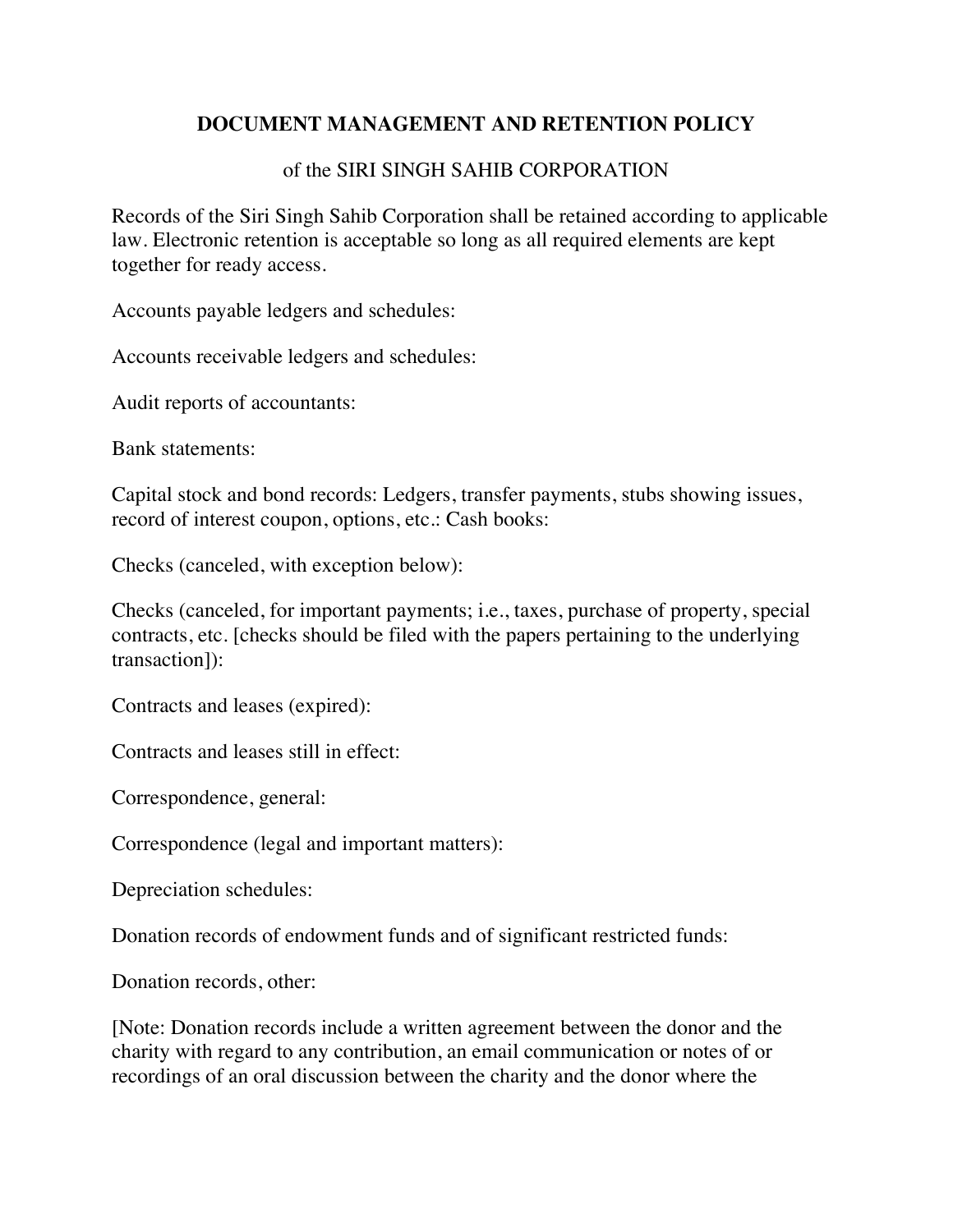representative of the charity made representations to the donor with regard to the contribution on which the donor may have relied in making the gift.]

Duplicate deposit slips:

Employee personnel records (after termination):

Employment applications:

Expense analyses and expense distribution schedules (includes allowance and reimbursement of employees, officers, etc., for travel and other expenses:

Financial statements (end-of-year):

General ledgers and end-of-year statements:

Insurance policies (expired):

Insurance records, current accident reports, claims, policies, etc.:

Internal reports, miscellaneous:

Inventories of products, materials, supplies:

Invoices to customers:

Invoices from vendors:

Journals:

Minute books of Board of Directors, including Bylaws and Articles of Incorporation:

Payroll records and summaries, including payments to pensioners:

Purchase orders:

Sales records:

Scrap and salvage records:

Subsidiary ledgers: